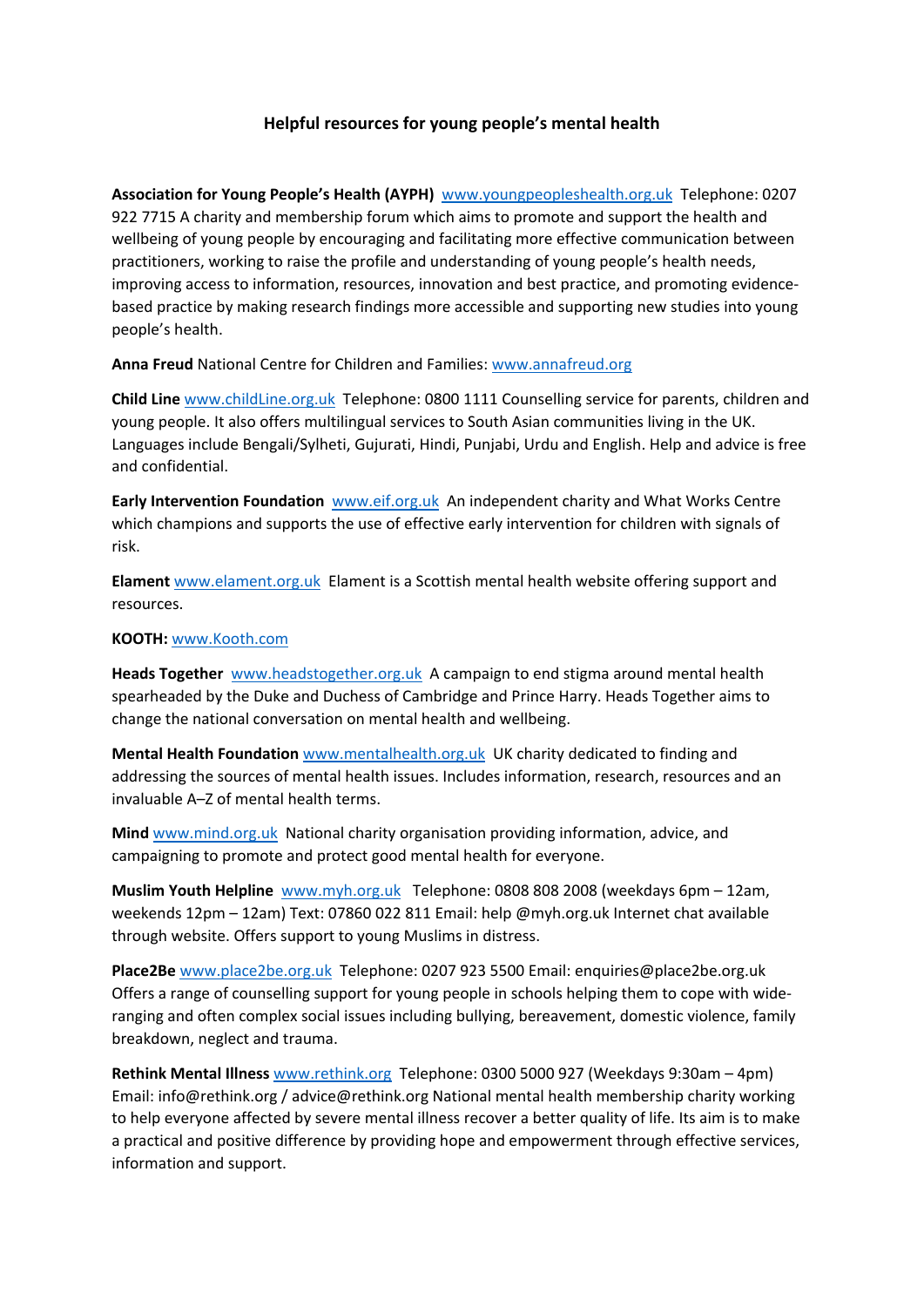**Royal College of Psychiatrists** www.rcpsych.ac.uk The Royal College of Psychiatrists website includes readable and well-researched information about mental health for the public, with information for parents, teachers and young people.

**Samaritans** www.samaritans.org Telephone: 116 123 (any time) National minicom number: 08457 90 91 92 Email: jo@samaritans.org Address: Chris, PO Box 9090, Stirling, FK8 2SA Samaritans is a confidential emotional support service for anyone in the UK and Ireland. The service is available 24 hours a day for people who are experiencing feelings of distress or despair, including those which may lead to suicide. Volunteers offer support by responding to phone calls, emails and letters. Alternatively, people can drop into a branch to have a face to face meeting.

**Stonewall** www.stonewall.org.uk Telephone: 020 7593 1850 (Weekdays 9.30am – 5.30pm) Email: info@stonewall.org.uk Resources, research, education and advice on issues affecting the lesbian, gay, bi, and trans community.

**Switchboard** switchboard.lgbt Telephone: 0300 330 0630 (any time) Email: chris@switchboard.lgbt An LGBT group offering confidential support and information.

**Time to Change** www.time-to-change.org.uk Time to Change is an anti-stigma campaign run by the leading mental health charities Mind and Rethink Mental Illness. Time to Change is England's biggest programme to challenge mental health stigma and discrimination.

**Winston's Wish** www.winstonswish.org.uk Freephone helpline: 08088 020 021 Provides specialist child bereavement support services across the UK, including in-depth therapeutic help in individual, group and residential settings.

**Young Minds** www.youngminds.org.uk Telephone: 0808 802 5544 (weekdays 9:30am – 4pm) The UK's leading charity committed to improving emotional wellbeing and mental health of children and young people and empowering their parents and carers.

**Youth Wellbeing Directory**: www.youthwellbeing.co.uk

**Mental Health and Behaviour in Schools** www.gov.uk/government/publications/mental-health-andbehaviour-in-schools--2 The Department for Education (DfE) developed this advice and practical tools to help schools promote positive mental health in their pupils and identify and address those with less severe problems at an early stage and build their resilience. This advice will also help schools identify and support pupils with more severe needs and help them make appropriate referrals to specialist agencies such as Child and Adolescent Mental Health Services (CAMHS) where necessary.

**Mind Ed** www.minded.org.uk Free educational resource on children and young people's mental health for all adults. MindEd for Families has online advice and information from trusted sources and will help you to understand and identify early issues and best support your child. Also includes elearning resources for professionals and volunteers.

**Mindfulness in Schools Project** training courses www.mindfulnessinschools.org/courses/ .b, pronounced [dot-be], stands for 'Stop, Breathe and Be!' and is the name for the range of courses created by Mindfulness in Schools Project, a charity whose aim is to encourage, support and research the teaching of secular mindfulness in schools.

**Mind UP** www.mindup.org/uk A learning programme for teachers and pupils based on positive psychology and mindfulness. A product of the Hawn Foundation.